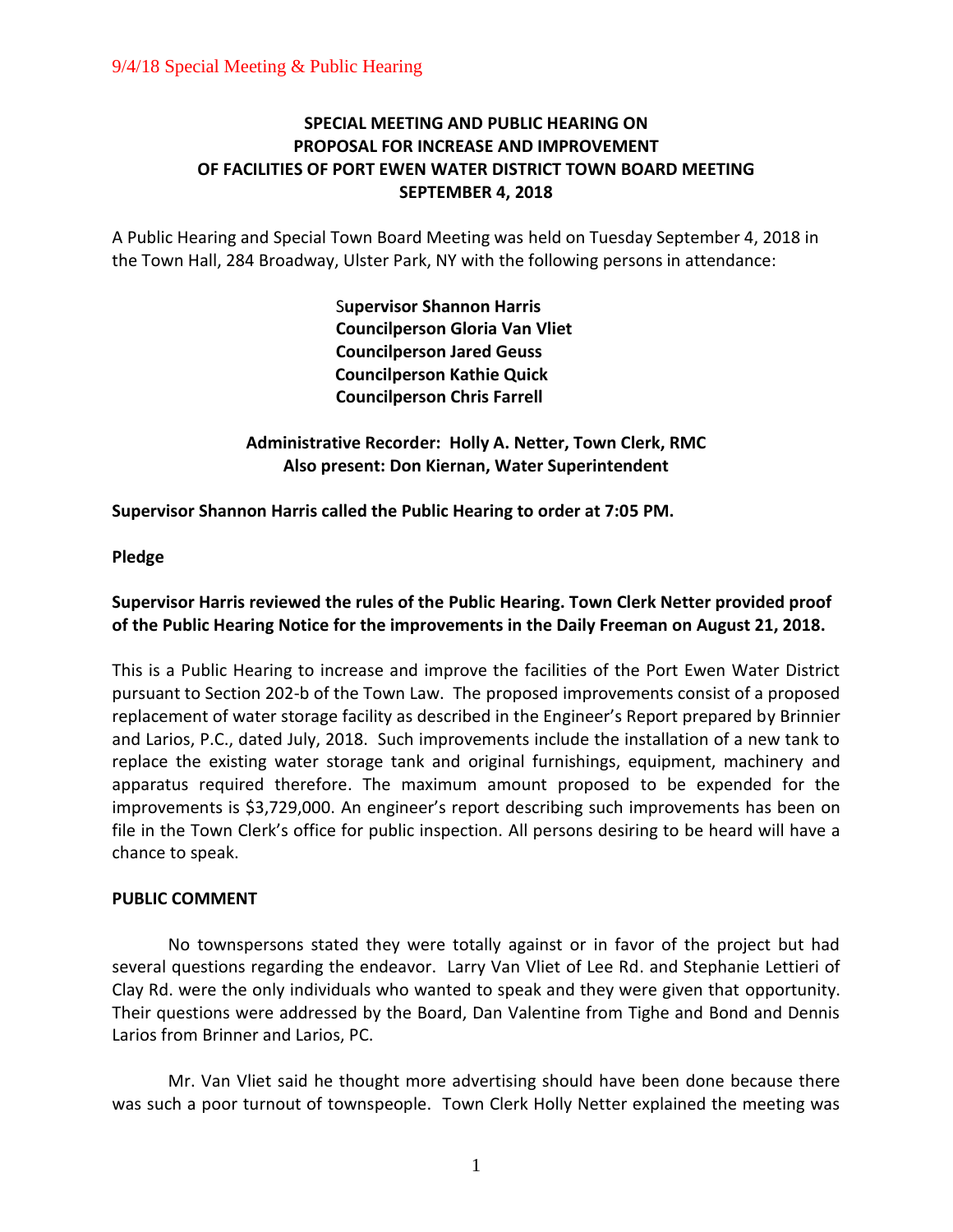noticed in the newspaper, posted at Town Hall, advertised on the Town web page and shared on Facebook. Mr. Van Vliet suggested a larger advertisement for the future. Mr. Van Vliet, who had sat on the Port Ewen Water/ Sewer Board, shared the history of this proposed project. He recalled the cost to repaint the tank years ago would have been \$600,000 - \$800,000 and would have to be repainted every 10 years. The Water Board and Brinner & Larios felt it made more sense to build a new tank for 1.3 million at that time. Mr. Van Vliet had a safety concern of a water shortage in the event of a fire to one of the larger complexes such as Lake Shore Villas, Birchez, Rondout Harbor or Riverview. The option of installing the Tank on the existing lot would need a temporary tank erected and he feared an incident at one of these facilities could be disastrous. The Board agreed that the preferred option is to acquire the property from the adjacent property owner. This acquisition has been in process for quite some time. The property owner is deceased and her will has been probated in Florida and is now being probated in New York State. This option still remains to be the preferred method however, an alternative option was needed in order for the Town to apply for a grant opportunity that has a September  $7<sup>th</sup>$  deadline. The grant could cover up to 60% of the cost of the project. The Board is trying to lessen the burden on the water sewer district by applying for the grant. Dan Valentine of Tighe and Bond said the grant application was submitted with two options however, since the Town did not own the other property at this time the more expensive option of 3.7 million was how the grant needed to be submitted. Paperwork can be amended and the town can proceed with the other option if the property is acquired. Another public hearing will need to be held if the change is made. Although the grant deadline is September  $7<sup>th</sup>$ , the Town will not know if they were chosen until December. If the grant is awarded, construction would begin in 2019. The Town will continue to pursue the acquisition of the adjoining property. The Board will continue with Attorney Erica Brown to handle the acquisition.

Stephanie Lettieri, 219 Clay Rd., asked several questions regarding whether the tank would improve the water quality. The water tank has a filtration system within the tank which will help improve the quality. Water Superintendent Don Kiernan and Dennis Larios explained the actions that have been taken to rectify the issues of the trihalomethanes. Supervisor Harris said the Town is looking into a long term plan to improve the water district. These are different issues from the water tank.

**All persons present who desired to be heard were heard.** 

**A MOTION WAS MADE BY COUNCILPERSON KATHIE QUICK TO CLOSE THE PUBLIC HEARING AT 7:47 PM. THE MOTION WAS SECONDED BY COUNCILPERSON CHRIS FARRELL. ALL MEMBERS PRESENT WERE IN FAVOR. MOTION CARRIED.** 

**A MOTION TO CONTINUE THE SPECIAL MEETING WAS MADE BY COUNCILPERSON KATHIE QUICK AND WAS SECONDED BY COUNCILPERSON JARED GEUSS. ALL MEMBERS PRESENT WERE IN FAVOR. MOTION CARRIED.**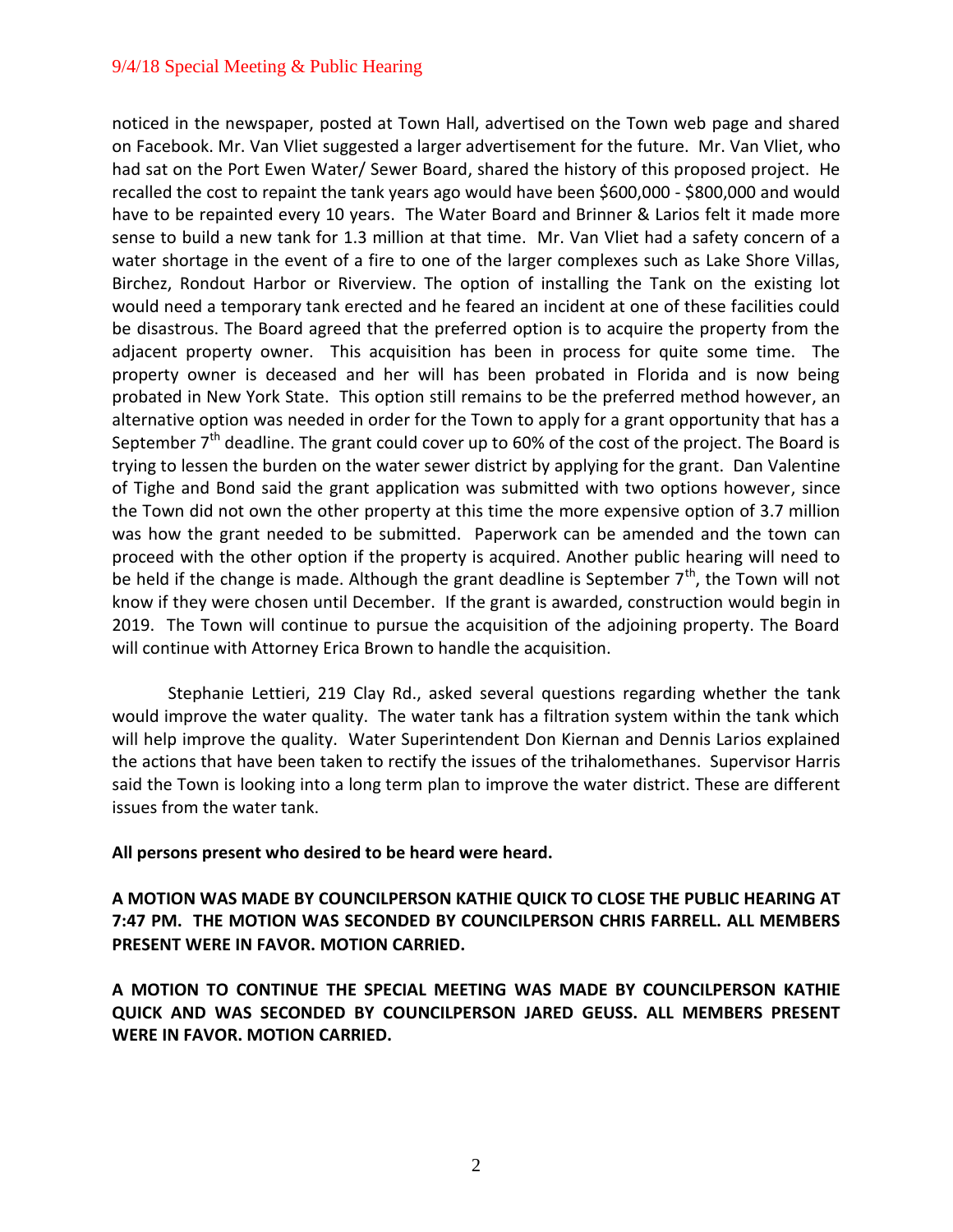**RESOLUTION AND ORDER AFTER PUBLIC HEARING APPROVING A WATER FACILITIES IMPROVEMENT PROJECT FOR PORT EWEN WATER DISTRICT IN THE TOWN OF ESOPUS, IN THE COUNTY OF ULSTER, STATE OF NEW YORK, PURSUANT TO SECTION 202-b OF THE TOWN LAW.**

**WHEREAS,** the Town Board of the Town of Esopus (herein called "Town Board" and "Town"), respectively, in the County of Ulster, New York, on behalf of the Port Ewen Water District, in the Town (herein called "District"), requested Brinner & Larios, P.C., engineers duly licensed by the State of New York (herein called "Engineer") to prepare an engineer's report for the improvement of facilities of the District, consisting of a replacement water storage tank, as described in the final "Engineer's Report for Proposed Replacement of Water Storage Facility Port Ewen Water District" prepared by the Engineer dated July 2018. Such improvements include the construction of a replacement water storage tank at the location of the existing tank near 9W/Broadway, including original furnishings, equipment, machinery and apparatus required therefor, and pursuant to the direction of the Town Board, the Engineer has completed and filed with the Town Board such engineer's report for the increase and improvement of facilities of the District; and the Engineer has estimated the total cost thereof not to exceed \$3,729,000;

**WHEREAS,** the Engineer completed such engineer's report and filed the same with the Town Board, and the Town Board thereafter adopted an order describing in general terms the proposed improvement of facilities, specifying the estimated total cost thereof and stating that the Town Board would meet to hear all persons interested in said improvement of facilities on September 4, 2018 at 7:00 o'clock p.m. (Prevailing Time) at the Town Hall in the Town; and

**WHEREAS,** notice of such order, was published and posted pursuant to the provisions of Article 12 of the Town Law; and

**WHEREAS,** such public hearing was duly held by the Town Board on this 4th day of September, 2018 at 7:00 o'clock p.m. (Prevailing Time) at the Town Hall in the Town, and considerable discussion on the matter having been had and all persons desiring to be heard having been heard, including those in favor of and those in opposition to said improvement of the facilities; and

**WHEREAS,** it has been determined that the aforesaid purpose constitutes a Type II Action as defined under the State Environmental Quality Review Regulations, 6 NYCRR Part 617, which has been determined under SEQR not to have a significant impact on the environment.

**WHEREAS,** the Town Board and the Town have complied in every respect with all applicable federal, state and local laws and regulations regarding environmental matters including compliance with the New York State Environmental Quality Review Act, comprising Article 8 of the Environmental Conservation Law;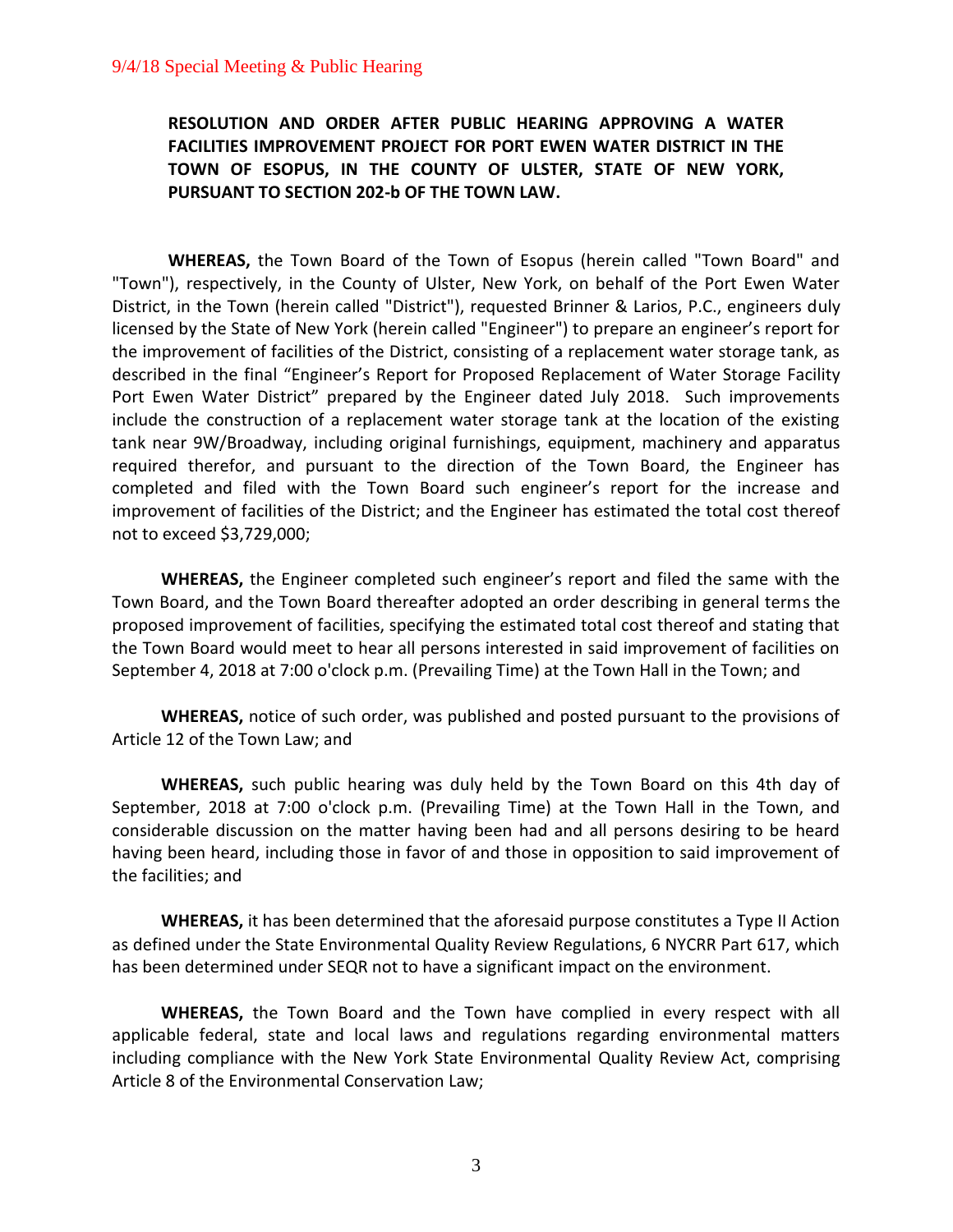**NOW, THEREFORE BE IT RESOLVED,** by the Town Board of the Town of Esopus as follows:

- 1. On the basis of the information given at such hearing, it is hereby determined that it is in the public interest to improve the facilities of the District as hereinabove described and referred to at the estimated total cost of \$3,729,000;
- 2. It is hereby ordered that the facilities of the District shall be so improved;
- 3. Definite plans, specifications, and a careful estimate of the expense of the improvement are hereby directed to be prepared and the Attorneys for the Town are hereby directed to assist in the preparation of a proposed contract and to submit the same to this Town Board for examination and approval;
- 4. This Resolution shall take effect immediately.

| <b>Resolution offered by:</b> | <b>Supervisor Shannon Harris</b> |
|-------------------------------|----------------------------------|
| Seconded by:                  | <b>Councilperson Farrell</b>     |

## **BOARD WAS POLLED:**

| <b>Councilperson Gloria VanVliet</b> | Aye |
|--------------------------------------|-----|
| <b>Councilperson Kathie Quick</b>    | Aye |
| <b>Councilperson Jared Guess</b>     | Aye |
| <b>Councilperson Chris Farrell</b>   | Aye |
| <b>Supervisor Shannon Harris</b>     | Aye |

**Resolution Duly Adopted.**

## **BOND RESOLUTION DATED SEPTEMBER 4, 2018**

**A RESOLUTION AUTHORIZING THE ISSUANCE OF SERIAL BONDS OF THE TOWN OF ESOPUS, ULSTER COUNTY, NEW YORK IN AN AGGREGATE PRINCIPAL AMOUNT NOT TO EXCEED \$3,729,000 PURSUANT TO THE LOCAL FINANCE LAW TO FINANCE A WATER FACILITIES IMPROVEMENT PROJECT FOR PORT EWEN WATER DISTRICT IN THE TOWN OF ESOPUS, NEW YORK, AND DELEGATING CERTAIN POWERS IN CONNECTION THEREWITH TO THE TOWN SUPERVISOR.**

**BE IT RESOLVED,** by the Town Board of the Town of Esopus, Ulster County, New York (the "Town") (by the favorable vote of not less than two-thirds of all of the members of the Board) as follows:

SECTION 1. Construction of a replacement water storage tank and related water system improvements at the location of the existing tank near 9W/Broadway, including original furnishings, equipment, machinery and apparatus required therefor, is hereby authorized at an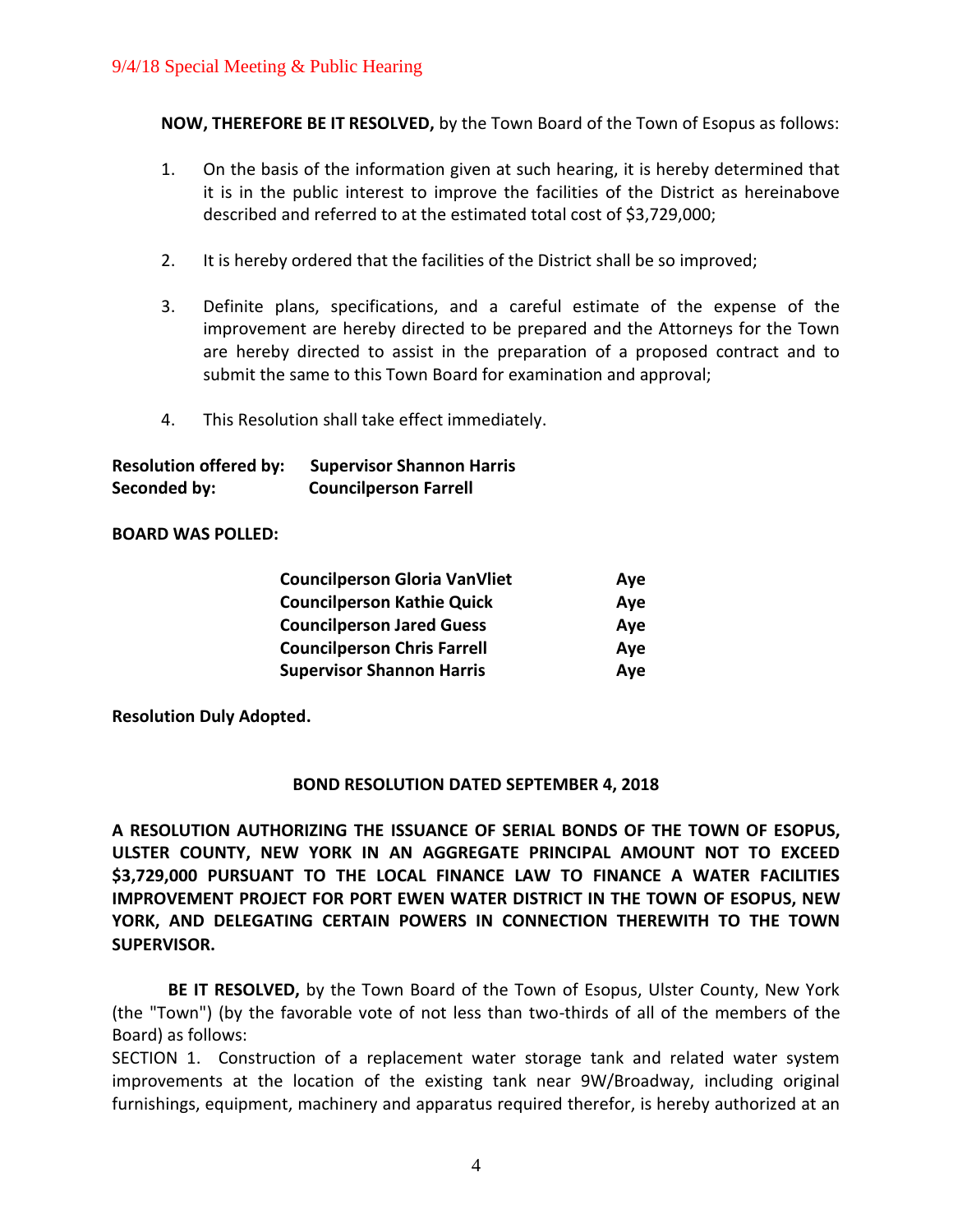estimated maximum cost of \$3,729,000, and said amount is hereby appropriated therefor. It is hereby determined that said purpose is an object or purpose described in subdivision 1 of paragraph a of Section 11 of the Local Finance Law, and that the period of probable usefulness of said purpose is forty years.

SECTION 2. It is hereby determined that the aforesaid purpose constitutes a Type II action as defined under the State Environmental Quality Review Regulations, 6 NYCRR Part 617, which has been determined under SEQRA not to have a significant impact on the environment.

SECTION 3. It is hereby determined that the proposed maturity of the obligations authorized by this resolution will be in excess of five years from the original date of issuance of such obligation.

SECTION 4. The Town Board plans to finance the total cost of said purpose by the issuance of serial bonds of the Town in an amount not to exceed \$3,729,000, hereby authorized to be issued therefor pursuant to the Local Finance Law.

SECTION 5. Current funds are not required to be provided prior to the issuance of the bonds authorized by this resolution or any notes issued in anticipation of said bonds.

SECTION 6. The proceeds of the bonds herein authorized and any bond anticipation notes issued in anticipation of said bonds may be applied to reimburse the Town for expenditures made after the effective date of this resolution for the purpose for which said bonds are authorized. This resolution shall constitute a statement of official intent for purposes of Section 1.150-2 of the Treasury Regulations.

SECTION 7. Each of the bonds authorized by this resolution and any bond anticipation notes issued in anticipation of said bonds, shall contain the recital of validity prescribed by Section 52.00 of the Local Finance Law. The faith and credit of the Town are hereby irrevocably pledged for the payment of the principal of and interest on said bonds as the same respectively become due and payable. An annual appropriation shall be made in each year sufficient to pay the principal of and interest on said bonds becoming due and payable in such year. To the extent not paid from other sources, there shall annually be levied on all the taxable real property of the Town a tax sufficient to pay the principal of and interest on said bonds as the same become due and payable.

SECTION 8. Subject to the terms and contents of this resolution and the Local Finance Law, and pursuant to the provisions of Sections 30.00, 50.00 and 56.00 to 63.00, inclusive, of said Law, the power to authorize bond anticipation notes in anticipation of the issuance of the serial bonds authorized by this resolution and the renewals of said notes and the power to prescribe the terms, form and contents of said serial bonds and said bond anticipation notes (including without limitation the date, denominations, maturities, interest payment dates, consolidation with other issues, and redemption rights), the power to determine to issue said bonds providing for substantially level or declining debt service, and the power to sell and deliver said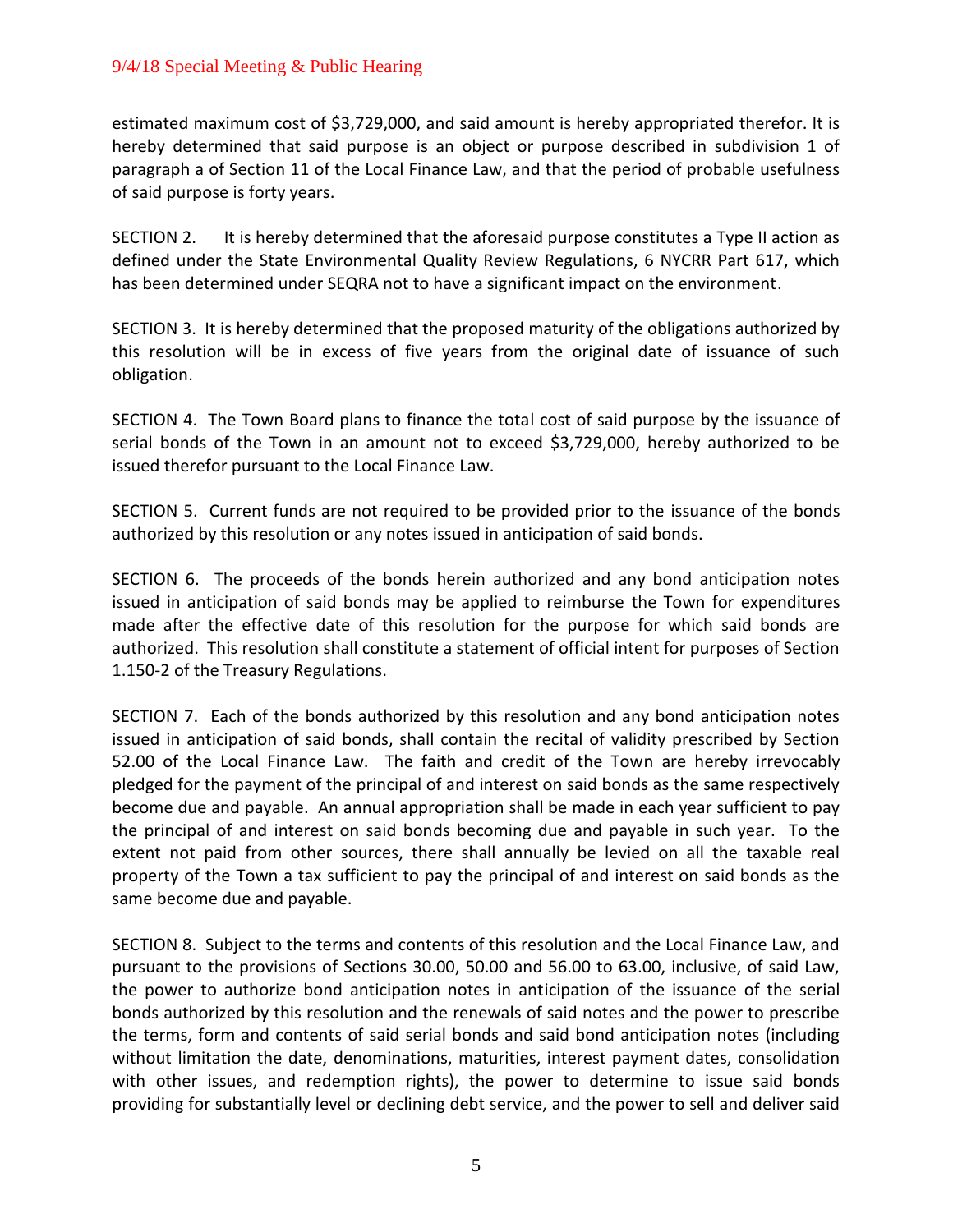serial bonds and any bond anticipation notes issued in anticipation of the issuance of such bonds, and the power to issue bonds as statutory installment bonds, is hereby delegated to the Town Supervisor, the Chief Fiscal Officer of the Town. The Town Supervisor is hereby authorized to sign any serial bonds issued pursuant to this resolution and any bond anticipation notes issued in anticipation of the issuance of said serial bonds, and the Town Clerk is hereby authorized to affix the corporate seal of the Town to any of said serial bonds or any bond anticipation notes and to attest such seal.

SECTION 9. The Town Supervisor is further authorized to take such actions and execute such documents as may be necessary to ensure the continued status of the interest on the bonds authorized by this resolution, and any notes issued in anticipation thereof, as excludable from gross income for federal income tax purposes pursuant to Section 103 of the Internal Revenue Code of 1986, as amended (the "Code") and to designate the bonds authorized by this resolution and any notes issued in anticipation thereof as "qualified tax-exempt bonds" for purposes of Section 265(b)(3)(B)(I) of the Code.

SECTION 10. The Supervisor is further authorized, in her discretion, to execute a note purchase agreement, project financing and loan agreement and any other agreements with the New York State Environmental Facilities Corporation and/or the New York State Department of Environmental Conservation and/or the New York State Department of Health, and amendments thereto, and to take such actions and execute such documents as may be necessary to provide for the financing or refinancing of the specific object or purpose set forth herein, or a portion thereof, by a serial bond and/or bond anticipation note issue of the Town and the sale of such issue or issues to the New York State Environmental Facilities Corporation or its designee.

SECTION 11. The validity of said serial bonds or of any bond anticipation notes issued in anticipation of the sale of said serial bonds may be contested only if:

(1) Such obligations are authorized for an object or purpose for which the Town is not authorized to expend money; or

(2) The provisions of law which should be complied with at the date of the publication of this resolution are not substantially complied with;

and an action, suit or proceeding contesting such validity is commenced within twenty days after the date of such publication; or

(3) Such obligations are authorized in violation of the provisions of the Constitution of New York.

SECTION 12. The Town Clerk is hereby authorized and directed to publish this resolution, or a summary thereof, together with a notice in substantially the form provided by Section 81.00 of the Local Finance Law, in the Daily Freeman, being a newspaper having a general circulation in the Town and hereby designated as the official newspaper of the Town for such publication. SECTION 13. This resolution shall take effect immediately.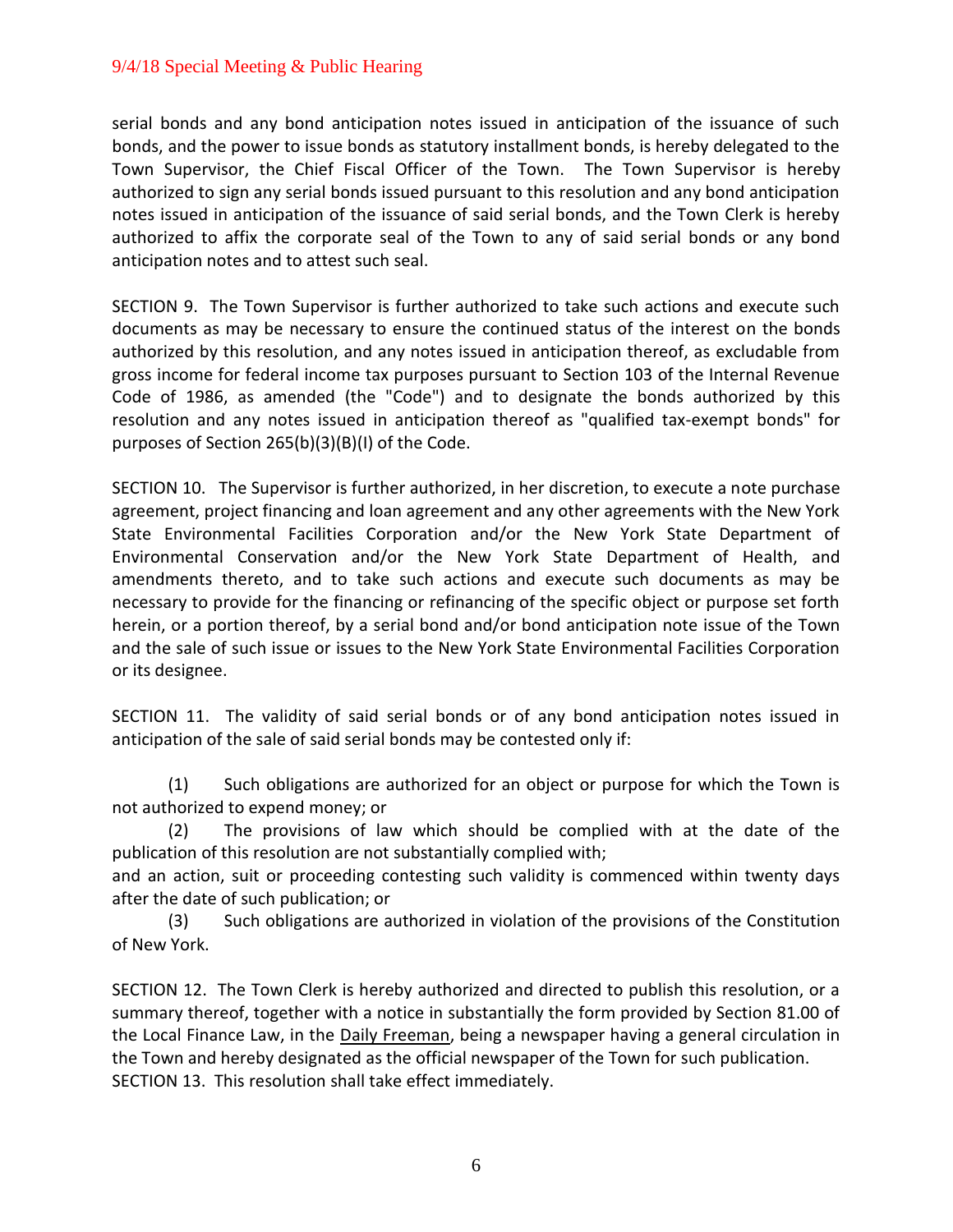| <b>Resolution offered by:</b> | <b>Supervisor Shannon Harris</b> |
|-------------------------------|----------------------------------|
| Seconded by:                  | <b>Councilperson Jared Guess</b> |

#### **BOARD WAS POLLED:**

| <b>Councilperson Gloria VanVliet</b> | Aye |
|--------------------------------------|-----|
| <b>Councilperson Kathie Quick</b>    | Aye |
| <b>Councilperson Jared Guess</b>     | Aye |
| <b>Councilperson Chris Farrell</b>   | Aye |
| <b>Supervisor Shannon Harris</b>     | Aye |

#### **Resolution Duly Adopted.**

## **RESOLUTION AUTHORIZING SUBMISSION OF FUNDING APPLICATIONS FOR PORT EWEN WATER DISTRICT PROJECT**

**WHEREAS,** Brinner & Larios, P.C. ("Engineer") prepared an engineer's report entitled "Engineer's Report for Proposed Replacement of Water Storage Facility Port Ewen Water District" (Engineer's Report") for the improvement of facilities of the Port Ewen Water District, consisting of a water storage replacement; and

**WHEREAS**, upon review of the Engineer's Report, the Town has determined that it is necessary and in the best interests of the Town to undertake certain water system improvements including the construction of a replacement water storage tank, and related water system improvements with an estimated maximum cost of \$3,729,000; and

**WHEREAS**, the Town desires to seek available grant funding to assist in offsetting the costs of such improvements; and

**WHEREAS**, the Town has determined that the aforesaid project constitutes a Type II action as defined under the State Environmental Quality Review Regulations, 6 NYCRR Part 617, and has determined in accordance with SEQRA that such action not to have a significant impact on the environment;

**NOW, THEREFORE BE IT RESOLVED** by the Town Board of the Town of Esopus, as follows:

1. The Town Board hereby authorizes the Supervisor or, in her absence or unavailability, the Deputy Supervisor, to execute and submit one or more applications for financial assistance in the form of grants or loans or both for the water system, including without limitation applications to the State of New York and its agencies and to the New York State Environmental Facilities Corporation, and including without limitation an application for grant funding under the NYS Water